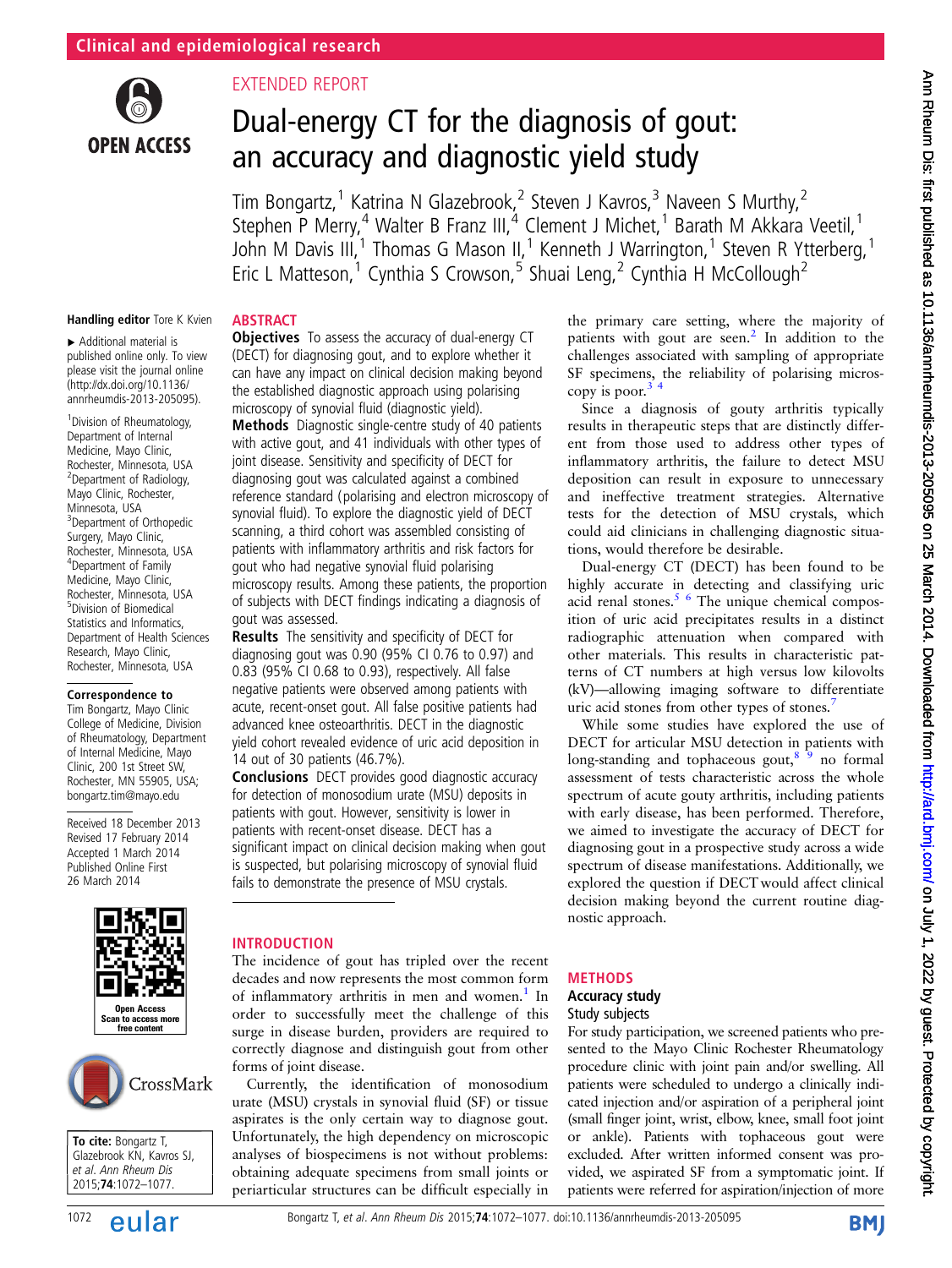than one joint, the clinically most prominently involved joint was chosen as the index joint.

We assessed the adequacy of each sample based on fluid volume (at least a drop), consistency (viscous) and presence of lymphocytes (at least 10 lymphocytes per visual field). Patients with an inadequate sample were excluded.

Based on the results of our reference test for the presence of MSU crystals, patients were divided into two groups: patients with gout versus control subjects with other types of joint disease. Accrual of patients with gout was stratified according to disease duration: we aimed to include at least 50% of patients with no prior history of gout and symptom duration  $<6$  weeks.

The study was conducted according to the ethical principles of the Declaration of Helsinki and approved by the Mayo Clinic Institutional Review Board (IRB).

#### Reference test

Demonstration of MSU crystals in SF is generally regarded as the most specific, though not very sensitive, method to make a diagnosis of gout.<sup>[10](#page-5-0)</sup> For the purpose of our study, reference testing of SF was performed on all adequate samples: two rheumatologists who were blinded to each other's assessment, performed polarising microscopy examination (Zeiss polarising microscope, Jena, Germany) within minutes of sample acquisition. In advance of the study, the investigators who performed polarising microscopy had to correctly identify 10 test specimens prior to the study (5 cases of gout, 5 control cases).

Presence of intracellular and/or extracellular needle-shaped, negatively birefringent crystals was consistent with a diagnosis of gout.[11](#page-5-0) In case of divergent polarising microscopy results, the specimen was reviewed by a third investigator who made the final determination regarding the presence of MSU crystals.

In order to increase sensitivity of our reference standard, electron microscopy was performed on all samples for detection of needle-shaped crystalline material. The sample was prepared by placing 1 μL of SF onto a parlodian carbon-coated 300 mesh titanium grid and allowed to dry. The grid was examined for evidence of gout crystals with a Field Emission Inc (FEI) Tecnai 12 transmission electron microscope operating at 80 kV. Elemental composition of crystals was determined by analysis of energy-dispersive spectra collected by an EDAX X-ray microanalysis system. Patients were diagnosed with gout if either polarising microscopy or electron microscopy, or both, confirmed the presence of MSU crystals.

## Test under study

A CT examination of the aspirated joint area was performed using a dual-source CT scanner operating in DECT mode within 2 weeks of joint aspiration. Depending on the location of the index joint, we imaged one of four different joint areas: hand/ wrist, elbow, knee or foot/ankle. For example, when a patient presented with acute arthritis of the right first metatarsophalangeal (MTP) joint, the right foot and ankle were imaged. The technical details of our imaging method have been described elsewhere.<sup>9</sup> In brief, patients were examined with a dual-source CT scanner operated at DECT mode (SOMATOM Definition Flash, Siemens Medical Systems, Forchheim, Germany). The tube potentials were 80 (tube B) and 140 kV (tube A) with an additional tin filter. The use of a different kV for each tube exploits the kV-dependent nature of CT numbers, allowing differentiation of materials having different effective atomic numbers. Post-processing was performed using a commercial software programme ('Gout', Syngo CT Workplace, Siemens Medical Systems) to create material-selective images, where

MSU deposits were colour-coded as green. For detailed DECT settings, please see online supplement 1.

## Analysis

A musculoskeletal radiologist (KNG or NSM), who was aware of the location of the index joint but blinded to the patient's microscopy results, evaluated the images using a commercially available workstation. Axial images, as well as images reconstructed in the sagittal/coronal planes and volume-rendered three-dimensional views every 24° around the imaged joint, were reviewed. The presence of green-coloured voxels (independent of the number of voxels) in articular or periarticular structures of the index joint was classified as positive for the presence of MSU crystals. Of note, green pixilation in joint areas other than the index joint did not constitute a positive test result for our primary analysis. The sensitivity and specificity (95% CI) of DECT scanning for the detection of MSU deposition were calculated. In a secondary analysis, we tested the hypothesis if classifying DECT as 'positive' even when green pixilation was absent in the index joint but present in other areas would result in higher test accuracy.

## Diagnostic yield study

## Study subjects

To explore the contribution of DECT to clinical decision making after routine diagnostic testing for gout has been exhausted, we assembled a separate cohort of patients: in these subjects, the treating physician had considered gout as an important differential diagnosis, but an appropriate SF specimen for analysis could either not be obtained because of technical difficulties, or polarised microscopy was negative for the presence of MSU crystals. Additionally, patients had to meet at least one of the following criteria which are associated with an increased pretest likelihood of gout<sup>10</sup>: history or presence of podagra, serum uric acid  $\geq 7$  mg/dL in men or ≥6 mg/dL in women, asymmetrical joint swelling, radiographic subcortical cyst, erythema and paroxysmal character of complaints (rapid development of pain that reaches its maximum in 6–12 h). We excluded patients with a known history of gout or presence of tophi.

## Imaging and diagnostic confirmation

All patients underwent DECT imaging of the affected joint area (for technical details, see above). Images were read by a musculoskeletal radiologist. If DECT images revealed green pixilation in or around the clinically affected joint area, we performed an ultrasound-guided aspiration of these areas with subsequent polarising microscopy. The procedure was performed by an experienced musculoskeletal sonographer (ELM or TB) who reviewed the DECT scan prior to the procedure to better target areas of MSU deposition. We performed polarising microscopy of the aspirate with two observers who were blinded to each other's assessment. We calculated the frequency of MSU crystal deposition detected with DECT scanning, and the proportion of patients where presence of MSU deposits could be confirmed through image-guided aspiration.

## RESULTS

## Accuracy study

## Flow of subjects and clinical characteristics

Between October 2010 and September 2012, 119 consecutive patients referred for a joint aspiration and/or injection were screened for study participation. Of these, 28 patients were excluded as screen failures because of inadequate SF samples.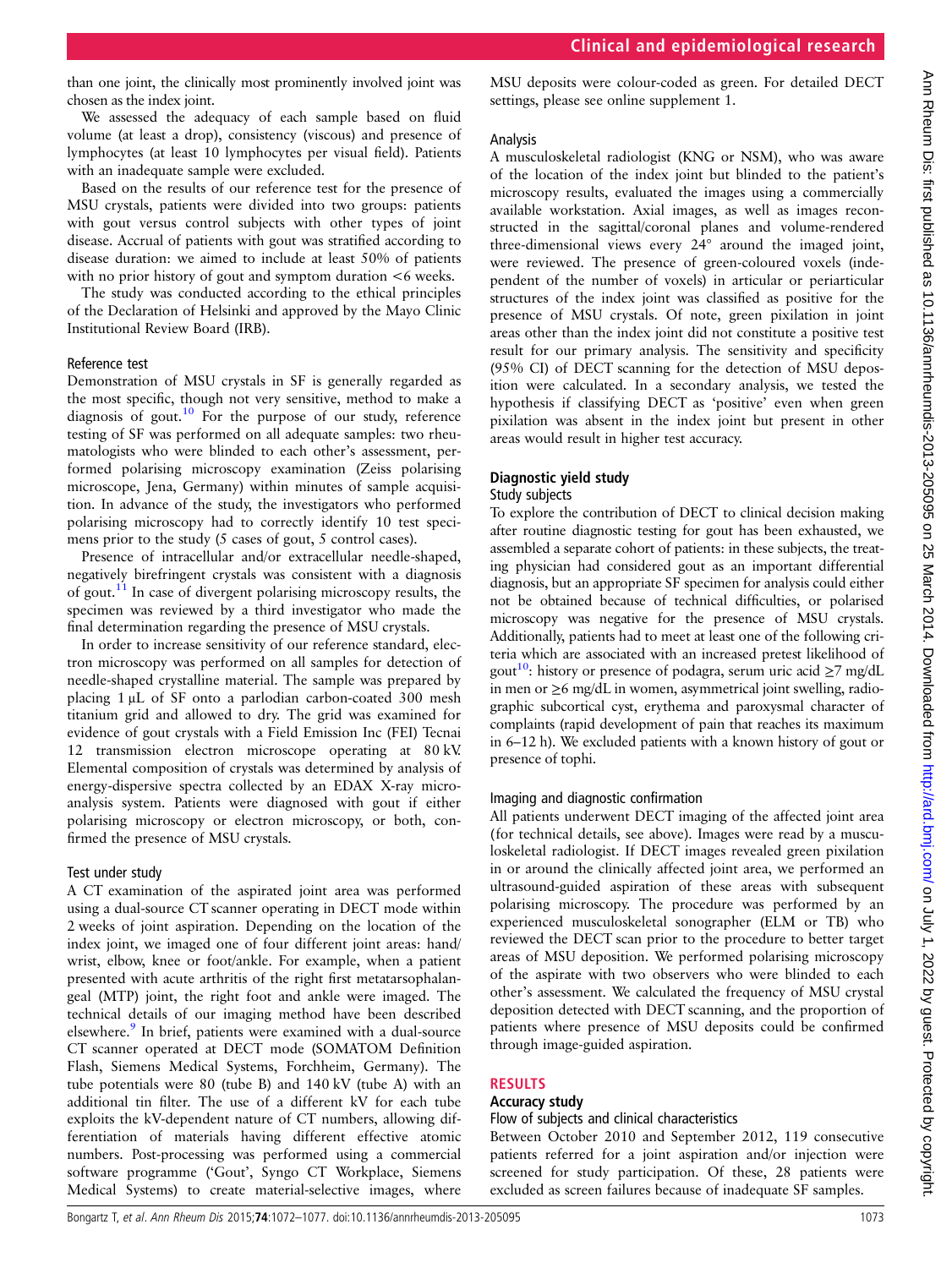#### Table 1 Patient characteristics diagnostic accuracy study

|                            | <b>Patients with</b><br>gout $(n=43)$ | <b>Patients without</b><br>gout $(n=48)$ |
|----------------------------|---------------------------------------|------------------------------------------|
| Age, mean (SD), years      | 62.1(13.2)                            | 58.7 (13.7)                              |
| Sex                        |                                       |                                          |
| <b>Male</b>                | 34 (79)                               | 19 (40)                                  |
| Female                     | 9(21)                                 | 29(60)                                   |
| Index joint                |                                       |                                          |
| <b>MCP/PIP</b>             | 3(7)                                  | 4(8)                                     |
| Wrist                      | 2(5)                                  | 2(4)                                     |
| Elbow                      | 1(2)                                  | 0(0)                                     |
| <b>MTP</b>                 | 26(60)                                | 18 (38)                                  |
| Mid-foot/ankle             | 9(21)                                 | 9(19)                                    |
| Knee                       | 2(5)                                  | 15(31)                                   |
| Symptom duration (week)    |                                       | <b>NA</b>                                |
| $\leq 6$                   | 29 (67)                               |                                          |
| >6                         | 14(33)                                |                                          |
| Prior history of gout      | 15(35)                                | <b>NA</b>                                |
| Serum UA, mean (SD), mg/dL | 8.0(2.0)                              | <b>NA</b>                                |
| Referral diagnosis         |                                       |                                          |
| Gout                       | 40 (93)                               | 2(4)                                     |
| <b>DJD</b>                 |                                       | 21(44)                                   |
| <b>RA</b>                  |                                       | 12(25)                                   |
| Septic joint               |                                       | 1(2)                                     |
| <b>CTD</b>                 |                                       | 1(2)                                     |
| <b>CPPD</b>                | 1(2)                                  | 3(6)                                     |
| <b>Unknown</b>             | 2(5)                                  | 7(15)                                    |

Except where stated otherwise, values are the number (%) of patients.

CPPD, calcium pyrophosphate deposition disease; CTD, connective tissue disease; DJD, degenerative joint disease; MCP, metacarpophalangeal joint; MTP, metatarsophalangeal joint; n, number; PIP, proximal interphalangeal joint; RA, rheumatoid arthritis; UA, uric acid.

Gout was diagnosed in 43 patients, based on our combined reference method using polarising and electron microscopy; 20 presented with a first flare of inflammatory arthritis and a symptom duration <6 weeks. The majority of patients with gout had small joint arthritis (n=29), mainly involving the MTP or metacarpophalangeal joints. Fourteen patients had medium or large joint arthritis, most commonly affecting the wrist or ankle. The control cohort consisted of 48 patients who each had a SF analysis that was negative for MSU crystals. Twenty-two patients had small joint and 26 patients had medium or large joint disease. For detailed patient characteristics, see table 1.

Of those patients, three with gout and seven controls did not return for their DECT scan, leaving 40 in the gout group and 41 in the control group for final analysis (figure 1). The level of agreement between the two observers performing polarising microscopy was high: out of 91 specimens, only three were assessed differently and final adjudication had to be performed by a third observer ( $\kappa$ =0.93, 95% CI 0.86 to 1.0).

#### Results for DECT

In the 40 patients with gout who underwent DECT, imaging demonstrated MSU deposition (fi[gure 2A](#page-3-0)) around the index joint in 36 patients (90.0%). All four cases of gout that were missed with DECT (false negatives) occurred among patients with a first flare of gout and symptom duration <6 weeks. Among the 41 control patients in whom SF analysis was negative, DECT demonstrated evidence of MSU deposition in seven cases. All these cases occurred in patients with knee osteoarthritis (OA), and DECT imaging results indicated MSU deposition within the cartilage/menisci (fi[gure 2](#page-3-0)B).

Based on these results, the overall sensitivity and specificity of DECT for diagnosing gout was 0.90 (95% CI 0.76 to 0.97) and



Figure 1 Patient flow, diagnostic accuracy study. DECT, dual-energy computer tomography; MSU, monosodium urate.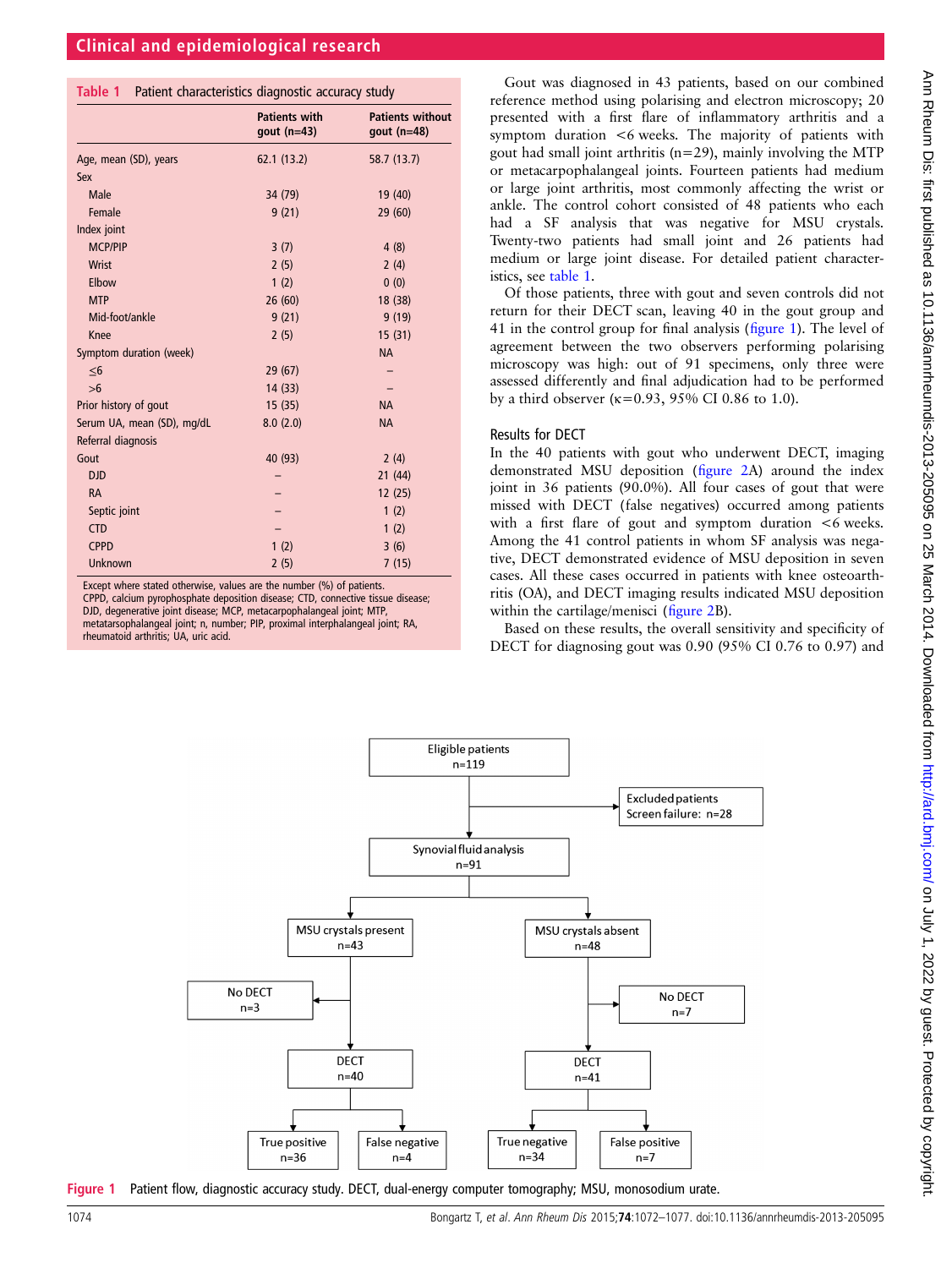<span id="page-3-0"></span>0.83 (95% CI 0.68 to 0.93), respectively. No adverse events due to the use of DECT, or as a result of SF aspiration, occurred. For the secondary analyses, we classified imaging results as positive for gout if green pixilation was either observed around the index joint and/or in other locations of the imaged area. Two of the four patients with a first flare of gouty arthritis but no imaging findings of MSU deposition in the index joint had green pixilation in other areas. Conversely, 18 control patients had areas of green pixilation beyond the symptomatic joint. These results translate into a higher sensitivity of 0.95 (95% CI 0.83 to 0.99), but a significant drop in specificity to 0.56 (95% CI 0.40 to 0.72).

## Diagnostic yield study

#### Study subjects

Thirty patients with inflammatory arthritis or tendinitis, who either had a negative SF analysis (n=22) or were thought not to be good candidates for SF aspiration (n=8), were included in our diagnostic yield cohort. For detailed patient characteristics, see [table 2](#page-4-0).

## DECT results

DECT demonstrated green pixilation in or around the clinically involved joint in 14 of the 30 patients, suggestive for MSU deposition. Importantly, MSU deposits were located in periarticular structures of the index joint (tendon/tendon insertion sites/entheses) in a majority of these patients (figure 2C,D).

## Confirmation of DECT findings through ultrasound-guided aspiration

Ultrasound-guided aspiration of the area was performed in 12 of the 14 patients in whom green pixilation was detected by DECT (figure 2C,D). Two patients declined confirmatory aspiration. MSU crystals were found on polarising microscopy in 11 of the 12 patients. In one patient with DECT images indicating MSU deposition in the knee, we were unable to confirm MSU deposition on examination of the SF.

Overall, DECT helped to diagnose gout in 11 out of 30 patients with undifferentiated arthritis/tendinitis/enthesitis who had a negative polarising microscopy result from their initial diagnostic evaluation (fi[gure 3](#page-4-0)).



Figure 2 Dual-energy CT images. Arrows indicate MSU deposition (MSU deposits colour coded in green). (A) Subject accuracy study with acute gouty arthritis of the wrist (three-dimensional (3D) reconstruction image); (B) Subject accuracy study with advanced osteoarthritis of the knee, synovial fluid analysis negative for MSU crystals; (C) Subject diagnostic yield study with elbow pain and swelling, synovial fluid analysis negative for MSU crystals; (D) Subject diagnostic yield study with knee pain and swelling, synovial fluid analysis negative for MSU crystals. MSU, monosodium urate.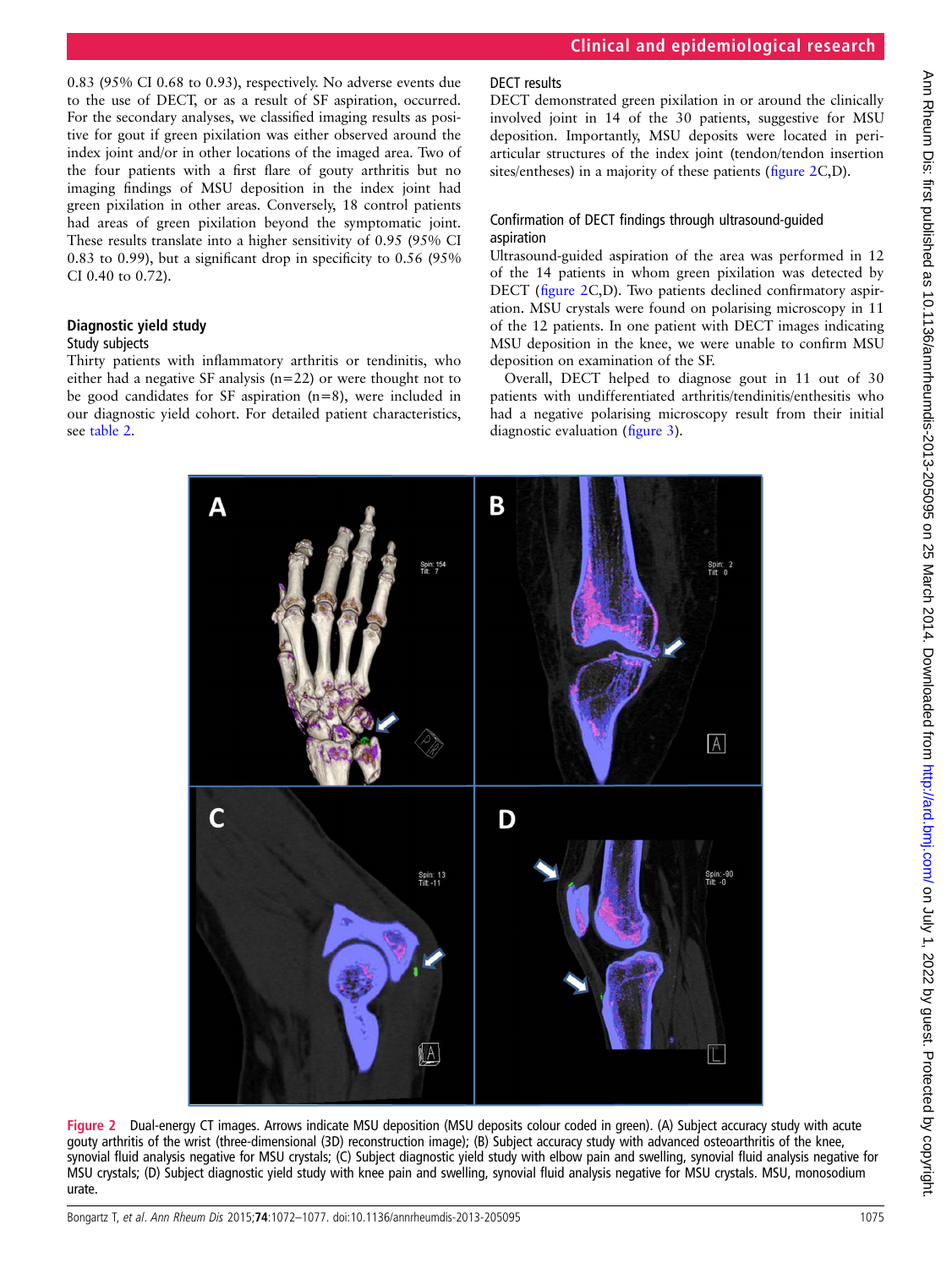<span id="page-4-0"></span>

|  |  | Table 2 Patient characteristics diagnostic yield study |  |  |  |
|--|--|--------------------------------------------------------|--|--|--|
|--|--|--------------------------------------------------------|--|--|--|

|                                                      | <b>Patients with clinical</b><br>suspicion for gout $(n=30)$ |
|------------------------------------------------------|--------------------------------------------------------------|
| Age, mean (SD), years                                | 64.7 (12.9)                                                  |
| Sex                                                  |                                                              |
| Male                                                 | 24 (80)                                                      |
| Female                                               | 6(20)                                                        |
| Symptomatic joint area                               |                                                              |
| Toe                                                  | 4(13)                                                        |
| Foot                                                 | 8(27)                                                        |
| Ankle                                                | 4(13)                                                        |
| Knee                                                 | 3(10)                                                        |
| Finger                                               | 2(7)                                                         |
| <b>Wrist</b>                                         | 8(27)                                                        |
| Elbow                                                | 1(3)                                                         |
| Symptom duration                                     |                                                              |
| $<$ 1 month                                          | 7(23)                                                        |
| $>1$ month, $<$ 3 months                             | 9(30)                                                        |
| $>3$ months                                          | 14 (47)                                                      |
| Factors associated with an increased risk of gout    |                                                              |
| Previous episode of podagra                          | 12 (40)                                                      |
| Serum uric acid increased* (n=29)                    | 19(63)                                                       |
| Asymmetric swelling                                  | 22 (73)                                                      |
| Erythema                                             | 15(50)                                                       |
| Subcortical cyst                                     | 6(20)                                                        |
| Paroxysmal onset of complaints                       | 14 (47)                                                      |
| Joint aspiration negative for MSU crystals           | 22 (73)                                                      |
| Joint aspiration not performed                       | 8(27)                                                        |
| Reasons for not performing joint aspirations $(n=8)$ |                                                              |
| Patient declined                                     | 1(3)                                                         |
| Possible cellulitis                                  | 2(7)                                                         |
| No effusion                                          | 5(17)                                                        |

Except where stated otherwise, values are the number (%) of patients. \*Male >7 mg/dL, female >6 mg/dL. MSU, monosodium urate.

#### **DISCUSSION**

The present study confirms the good overall accuracy of DECT in diagnosing patients with gout. Moreover, DECT can provide important diagnostic information when the current routine diagnostic approach has failed to confirm the presence of MSU crystals. Notwithstanding these results, our data underscore the importance of careful patient selection before using DECT as a diagnostic modality, as false positive/false negative results were seen in two particular clinical scenarios: First, DECT appears to have limited sensitivity in patients with acute gout and no prior

episodes of gouty arthritis. Twenty per cent of patients with early disease did not demonstrate evidence of MSU deposition on DECT images. It appears likely that small MSU deposits in patients early during the disease process may remain undetected.

Second, DECT may have limited specificity in knee OA. In our control group, DECT revealed green pixilation suggestive of MSU deposition in the articular cartilage in a significant proportion of patients, who all had Kellgren–Lawrence grade 3 or 4 OA. None of these patients had evidence of MSU crystals in their SF or a history of gout. It is unclear whether these deposits represent an imaging artefact or if they indicate intracartilaginous MSU deposition that may occur in the context of cartilage damage-associated matrix exposure, and subsequent MSU crys-tallisation.<sup>[12 13](#page-5-0)</sup> Importantly, it remains to be seen whether less advanced OA may also demonstrate similar evidence of intracartilaginous uric acid deposition. Of all patients in the control group, only two had lower than grade 3 or 4 radiographic changes of their knee, prohibiting any meaningful conclusion regarding the occurrence of artefact/subclinical uric acid deposition in the knee that is not affected by advanced OA.

DECT enables detection of MSU deposition in anatomic structures that cannot be easily aspirated. Therefore, it is important to reach consensus on what constitutes a 'positive' DECT result. In our study, we have defined 'positive DECT' as detection of MSU deposits in the symptomatic joint area. Our secondary analysis revealed a significant drop in specificity when classifying DECT images as positive for gout when green pixilation was present only in anatomic areas beyond the clinically affected joint, but not around the index joint itself.

Previous studies and case series that have explored the test characteristics of DECT in patients with gout have mainly included subjects with long-standing and/or tophaceous disease—a clinical situation where detection of MSU deposition by DECT scanning is usually not required for diagnostic confirmation.<sup>8</sup> <sup>14</sup> <sup>15</sup> Since the performance of a diagnostic test is easily overestimated when it is used to evaluate patients at the extremes of the disease spectrum, we excluded patients with tophi from our study. The lower sensitivity of DECT in patients with a first gouty attack underscores that accuracy estimates based on patients with long-standing tophaceous gout should not be generalised across the whole spectrum of disease.

In our diagnostic yield cohort, DECT correctly identified several individuals with gout who had a previous negative SF analysis. The high proportion (approx 30%) of patients that were missed with the routine diagnostic method is noteworthy. Interestingly, in several patients in whom SF aspiration was negative, DECT demonstrated MSU deposits around tendon and

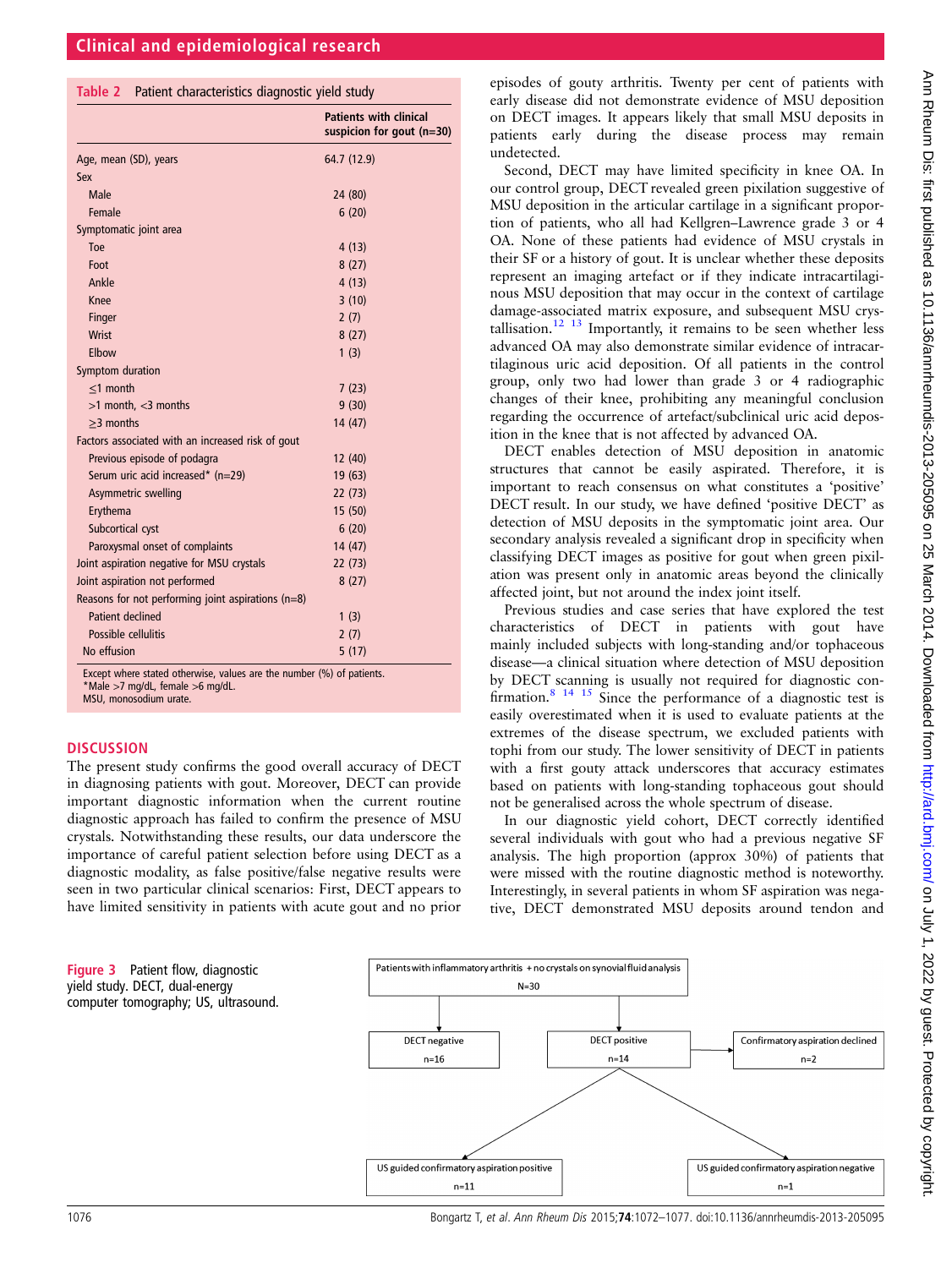## Clinical and epidemiological research

<span id="page-5-0"></span>ligament attachment sites. These extra-articular deposits may explain why analysis of intra-articular SF did not reveal presence of MSU crystals.

Our study does have some limitations. Our data indicate that test accuracy is likely to differ between different anatomic areas, as reflected by the low specificity of DECT in osteoarthritic knees. Therefore, our overall accuracy estimate may not apply to every joint area.

Additionally, gout can affect joint areas which were not part of our study, or were only represented in very low numbers, such as the spine, the shoulders and the elbows. $16$  Therefore, the performance of DECT for these joint areas is unclear and images should be interpreted with caution. Interestingly, in several patients with an unremarkable SF analysis, DECT did demonstrate evidence of MSU deposition in tendon sheaths and entheseal sites. This observation suggests that gouty tendinitis and enthesitis are important manifestations of gout that can be difficult to confirm given the challenges of obtaining appropriate specimens from these anatomical sites.

The results of our diagnostic yield study suggest that in a significant number of patients, the diagnosis of gout may be missed when relying on SF analysis alone. Individual skills of the proceduralist who is performing the SF aspiration, the quality of the polarising microscopy, and availability of equipment, can all impact on the likelihood of detecting MSU crystals.<sup>17</sup> As a result, the overall diagnostic yield will vary among centres, and our single-centre experience may not be representative for other institutions.

Based upon our results, the current application for DECT appears to be the second-line diagnostic evaluation of patients with possible gouty arthritis in whom polarising microscopy of SF has failed to confirm a diagnosis. Future studies will have to clarify how the use of DECT in this clinical situation compares with the use of musculoskeletal ultrasound, which may offer a very similar test performance at lower costs.<sup>18</sup> DECT can be a highly valuable diagnostic tool in this patient group, helping to avoid unnecessary testing for other inflammatory joint disorders and treatment errors when the diagnosis of gout is missed.

Acknowledgements We would like to thank Jon E Charlesworth for optimising and applying electron microscopy for urate detection.

Contributors All authors contributed and finally approved the current manuscript.

Funding John M Nasseff Clinician Scholarship Award.

Competing interests Siemens Medical Solutions provided software to be used on one of the systems involved in the study. Siemens also provided partial salary support for CHM through an unrestricted research grant to the CT Innovation Center, Mayo Clinic, Rochester, Minnesota, USA. KNG received a travel grant from Siemens Medical Solutions.

**Ethics approval** The study was approved by the Mayo Clinic Institutional Review Board.

Data sharing statement The copyright transfer agreement is subiect to applicable Mayo terms located on the following page: [\(http://www.mayo.edu/copyright/](http://www.mayo.edu/copyright/)).

Provenance and peer review Not commissioned; externally peer reviewed.

Open Access This is an Open Access article distributed in accordance with the Creative Commons Attribution Non Commercial (CC BY-NC 3.0) license, which permits others to distribute, remix, adapt, build upon this work non-commercially, and license their derivative works on different terms, provided the original work is properly cited and the use is non-commercial. See: [http://creativecommons.org/](http://creativecommons.org/licenses/by-nc/3.0/) [licenses/by-nc/3.0/](http://creativecommons.org/licenses/by-nc/3.0/)

## **REFERENCES**

- Zhu Y, Pandya BJ, Choi HK. Prevalence of gout and hyperuricemia in the US general population: the National Health and Nutrition Examination Survey 2007– 2008. Arthritis Rheum 2011;63:3136–41.
- Pal B, Foxall M, Dysart T, et al. How is gout managed in primary care? A review of current practice and proposed guidelines. Clin Rheumatol 2000;19:21–5.
- 3 Segal JB, Albert D. Diagnosis of crystal-induced arthritis by synovial fluid examination for crystals: lessons from an imperfect test. Arthritis Care Res 1999;12:376–80.
- 4 von Essen R, Holtta AM, Pikkarainen R. Quality control of synovial fluid crystal identification. Ann Rheum Dis 1998;57:107–9.
- 5 Graser A, Johnson TR, Bader M, et al. Dual energy CT characterization of urinary calculi: initial in vitro and clinical experience. Invest Radiol 2008;43: 112–19.
- 6 Primak AN, Fletcher JG, Vrtiska TJ, et al. Noninvasive differentiation of uric acid versus non-uric acid kidney stones using dual-energy CT. Acad Radiol 2007;14:1441–7.
- 7 Johnson TR, Krauss B, Sedlmair M, et al. Material differentiation by dual energy CT: initial experience. Eur Radiol 2007;17:1510–17.
- Choi HK, Burns LC, Shojania K, et al. Dual energy CT in gout: a prospective validation study. Ann Rheum Dis 2012;71:1466–71.
- 9 Glazebrook KN, Guimaraes LS, Murthy NS, et al. Identification of intraarticular and periarticular uric acid crystals with dual-energy CT: initial evaluation. Radiology 2011;261:516–24.
- 10 Zhang W, Doherty M, Pascual E, et al. EULAR evidence based recommendations for gout. Part I: Diagnosis. Report of a task force of the Standing Committee for International Clinical Studies Including Therapeutics (ESCISIT). Ann Rheum Dis 2006;65:1301–11.
- 11 Wallace SL, Robinson H, Masi AT, et al. Preliminary criteria for the classification of the acute arthritis of primary gout. Arthritis Rheum 1977;20:895–900.
- 12 Denoble AE, Huffman KM, Stabler TV, et al. Uric acid is a danger signal of increasing risk for osteoarthritis through inflammasome activation. Proc Natl Acad Sci USA 2011;108:2088–93.
- 13 Nowatzky J, Howard R, Pillinger MH, et al. The role of uric acid and other crystals in osteoarthritis. Curr Rheumatol Rep 2010:12:142-8.
- 14 Choi HK, Al-Arfaj AM, Eftekhari A, et al. Dual energy computed tomography in tophaceous gout. Ann Rheum Dis 2009;68:1609–12.
- 15 Desai MA, Peterson JJ, Garner HW, et al. Clinical utility of dual-energy CT for evaluation of tophaceous gout. Radiographics 2011;31:1365–75; discussion 1376– 1367.
- 16 Parikh P, Butendieck R, Kransdorf M, et al. Detection of lumbar facet joint gouty arthritis using dual-energy computed tomography. J Rheumatol 2010;37: 2190–1.
- 17 Swan A, Amer H, Dieppe P. The value of synovial fluid assays in the diagnosis of joint disease: a literature survey. Ann Rheum Dis 2002;61:493-8.
- Gruber M, Bodner G, Rath E, et al. Dual-energy computed tomography compared with ultrasound in the diagnosis of gout. Rheumatology (Oxford) 2014;53:173–9.